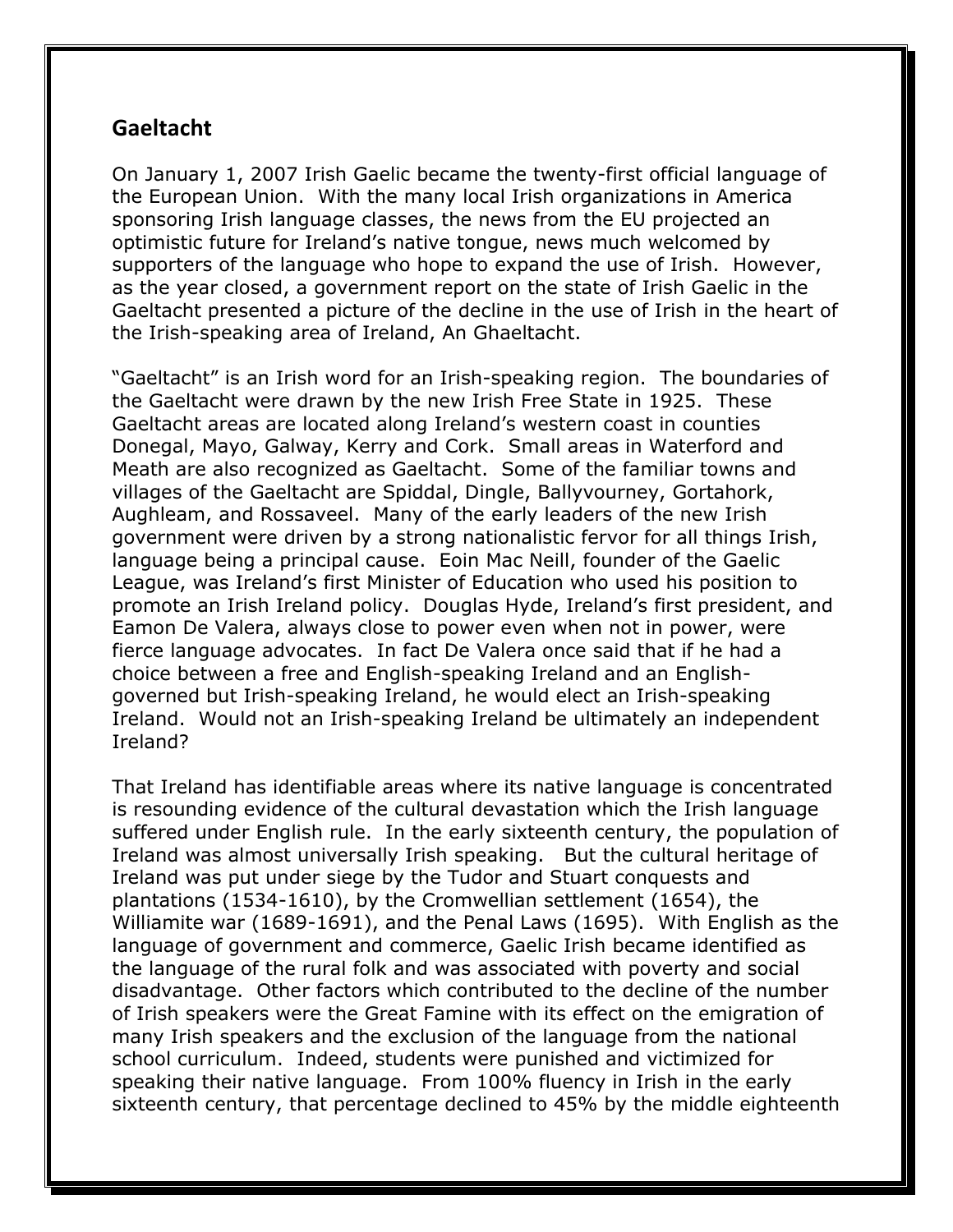century and to 30% in the mid-nineteenth century. As Irish nationalism revived in the late nineteenth century owing in no small part to the Gaelic League (established in 1893), the threatened loss of Ireland's native language became a topic of great concern. Language advocates had some notable successes: In 1900, Irish was an optional course in the British national school system. In 1906, Irish became the language of instruction in Gaeltacht schools. In 1913, fluency in Irish Gaelic was made compulsory for entrance to the National University of Ireland. Those successes, unfortunately, were paralleled by 1911 census data which showed a decline in Irish speakers in Connacht from 44.6% in 1881 to 31.9% and in Munster from 33.5% in 1881 to 20.4%. The Irish language was in steady decline: Would the new Irish Free State be able to stop the decline of Ireland's native tongue as the first language of its people?

Maps showing the area of the Gaeltacht in 1926 at the birth of the Irish State and thirty years later in 1956 show a significant reduction in size of those areas recognized as Irish-speaking areas. The new government had tried zealously to expand the use of Irish throughout the land. In many areas school curricula embraced Irish as the language of instruction, but often parents of school children complained about the inferiority of instruction in the all-Irish schools. Civil service examinations required fluency in Irish, but in the 1960's governments were able to soften that requirement without paying a price at the polls. Feedback from emigrants who fled Ireland for work in English-speaking countries underscored the value of English over Irish. With little popular support for an Irish Ireland, Irish governments shifted focus to the Gaeltacht. In 1956the Department of the Gaeltacht was formed with its brief, the preservation of the Gaeltacht. To address the economic decline of the areas, the Department promoted an industrialization scheme for the Gaeltacht. Industrial Estates were built, banks were established and tax incentives were promoted to attract industries and jobs. The scheme worked in so far as the Gaeltacht population rose, but most of the new residents were not Irish speakers. The Department's duty of "preservation and extension of the Irish as a vernacular language in the Gaeltacht" was overwhelmed by the good news of a strengthening economy in the Gaeltacht.

Over the years public efforts have expanded in an effort to maintain Gaelic Irish as a language of heritage in the country as a whole. There are the TG4 TV channel, Raidió na Gaeltachta, the newspapers Foinse and Lá, and an online magazine, Beo! added to cultural centers, degree programs, and the successful Oireachtas Irish language festival. These efforts are helping to achieve a bilingual Ireland, not the Irish Ireland dream of the country's founders. In a time when Irish-English bilingualism is an achievable goal,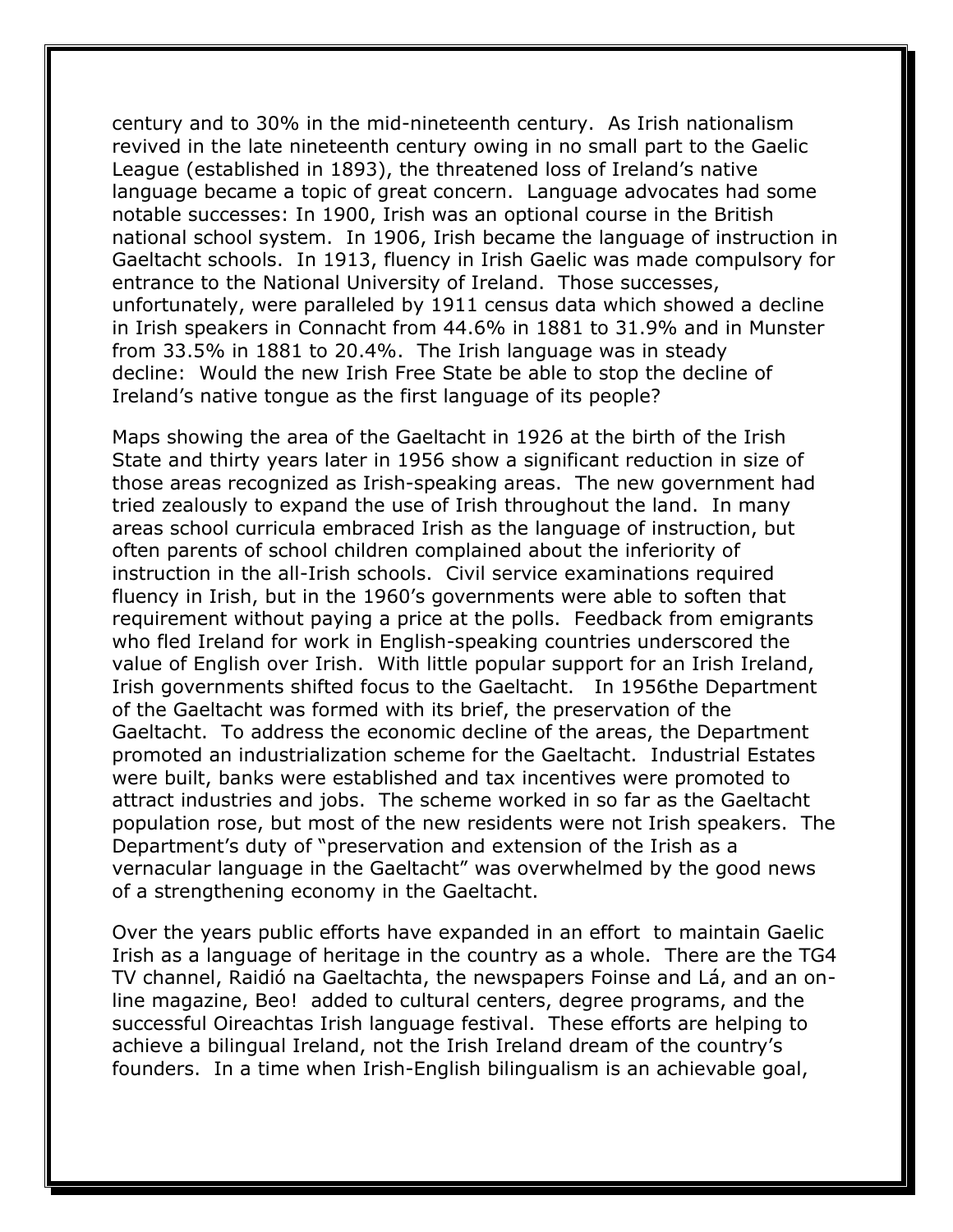what is the state of Irish in the communities where Irish is the historic first language, An Ghaeltacht?

In November 2007 the Department of Community, Rural and Gaeltacht Affairs released its report entitled *Comprehensive Linguistic Study of the Use* of Irish in the Gaeltacht. It is not an optimistic report on the state of Irish in the Gaeltacht. The study delineates the impact of social dynamics, education and housing policies on the decline of the areas that can still be legitimately called Gaeltacht. Many of the favorable changes in Ireland's economy are having deleterious effects on the use of Irish as a first language. Booming urban centers like Galway are spawning suburbanization of agricultural areas which were the heart of the Gaeltacht. Spiddal (An Spidéal) is good example. A traditionally Irish-speaking village, Spiddal stands between the heartland of the South Connemara Gaeltacht and the expanding suburbs of Galway City. The report tells us that Irish is no longer Spiddal's community language (only 44% of its residents identify Irish as the first language) and that demographic pressure from the city will continue to erode the place of Irish as the community language unless there are changes in policies. The study makes no reference to the effect of EU immigration on the Gaeltacht.

Another good that has had a bad effect on the Gaeltacht is the natural beauty of the west coast of Ireland. As the Irish economy created wealth for many Irish, they sought beautiful places for new homes. As we have seen in America, acreage on water or even with a view of water has leaped in value. So too with the acreage in the Gaeltacht with its stunning views of the wild Atlantic. The in-migration to the West attracted by the location and made affordable by the Celtic Tiger was an English-speaking migration, reducing the Irish-speaking dynamic in the Gaeltacht communities. Housing policies in the Gaeltacht do not restrict home ownership to Irish speakers. An instance of a housing plan with unintended consequences was reported on in *Irish America* (February-March 2008). In Ballyferriter, an Irish-speaking community in Kerry, twenty-one council houses were built presumably for Irish speakers, but only seven homes were sold to Irish speakers. The linguistic study report suggests housing policies be changed but does not specify the changes: Would Ireland impose a language test for home ownership in the Gaeltacht?

Education in the Gaeltacht continues to be a disappointment, the report says. Oddly, children who study Irish in schools outside the Gaeltacht outperform Gaeltacht students in some Irish language ability tests. Parents complain, as they did years ago, that the schools which use Irish as the language of instruction are not as good as those schools whose language is English.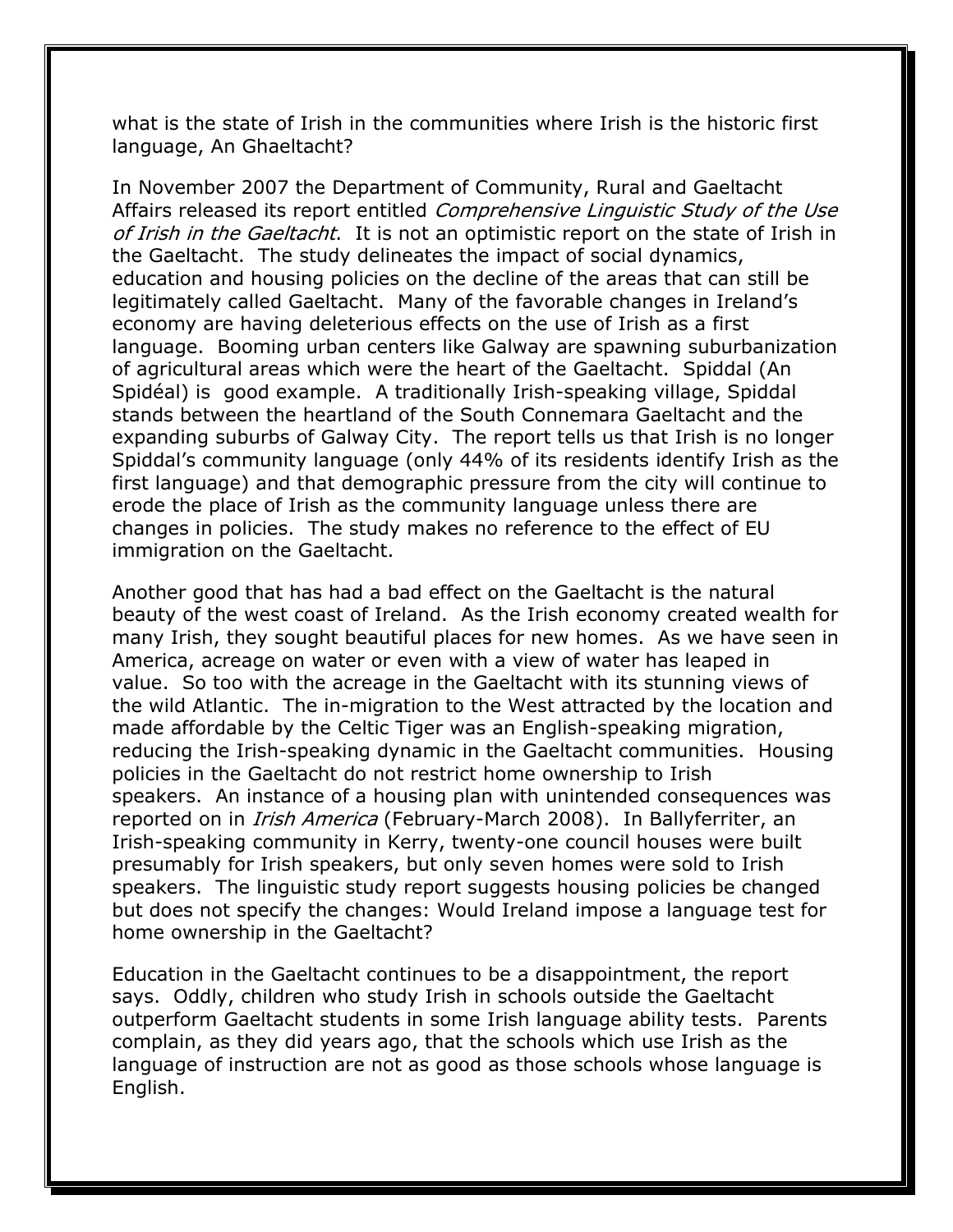Furthermore, the 46% of English-speaking students who enter the Gaeltacht schools are more likely to reinforce the use of English among the Irish speakers than that the Irish speakers transform the English speakers. The study urges a continuation of Irish-only instruction in Gaeltacht and a system of pre-school Irish language training for those children who come from English-speaking homes. These measures are to be supported by youth clubs, camps, athletics and other social gatherings where Irish immersion would be the rule.

The map of the Gaeltacht produced for the report shows a very much reduced Gaeltacht. The report identifies Gaeltacht areas as A (at least 67% Irish speakers); B (44% to 66% Irish speakers); and C (fewer than 44%). In the A category there are only twenty-four communities and twenty in Category B. We can assume that government efforts to support the Gaeltacht will be aimed principally at Categories A and B. The report's sad conclusion is that "without a major change to language use patterns, Irish is unlikely to remain the predominant community and family language in those areas with the most widespread and inclusive Irish-speaking networks (Category A Gaeltacht districts) for more than another fifteen to twenty years."



As maps of the Gaeltacht from 1926, 1956, and 2007 clearly show efforts to protect the Gaeltacht areas as Irish-speaking communities have failed. To many the loss of the Gaeltacht would be a cultural calamity. To many others, a bilingual Ireland is a desirable and an achievable goal. Gaelic Irish is not on any endangered language list. Like Breton in France and Western